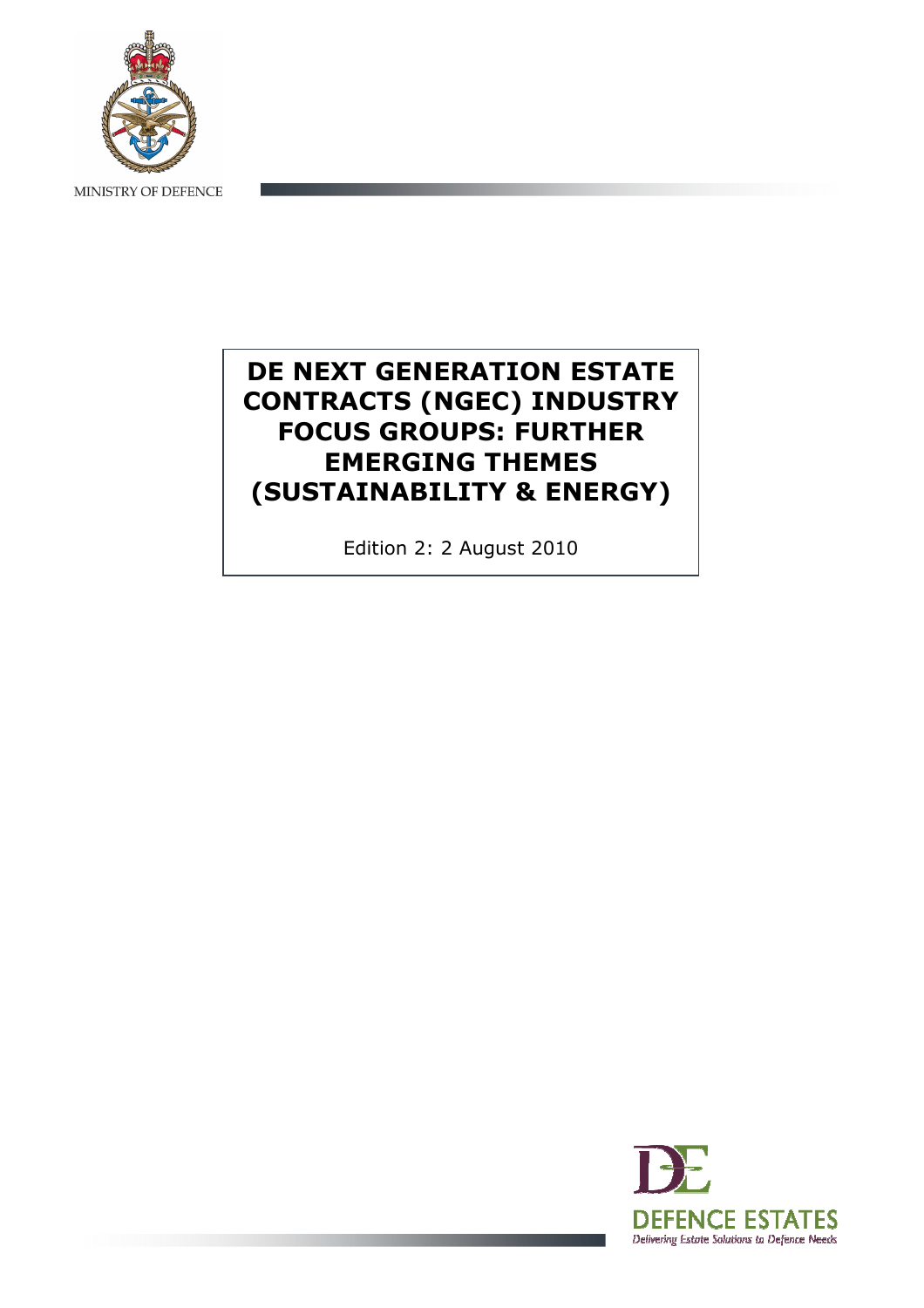### Background

On 4-5 May 2010 the NGEC team hosted representatives from more than 60 companies to discuss the future commercial arrangements for the Defence estate across 11 areas of contract development. The aim was to harness industry expertise and best practice, to inform development of the future contracts. A set of emerging themes was published afterwards on the MOD website.

One of those groups, focussing on sustainability and energy, met for a second time on 18 May, to build on the initial set of emerging themes. The aim was to identify a process across all areas of Sustainable Development to ensure that all the future contracts have certain minimum requirements embedded into them, and that DE, the occupiers, and the contractor can develop and produce targets that evolve through the duration of the contracts.

This document is an addition to the initial emerging themes. It sets out themes which emerged from the subsequent discussions, including the proposed criteria for measuring the ongoing sustainability performance of the contracts (see Annex A), and a draft matrix for evaluating proposed maintenance and facilities management work (see Annex B).

These themes are intended to inform and guide – but not to dictate – the development of the new contracts. There is no guarantee that any of the detail in these themes and proposals will be reflected in the future arrangements.

### Further emerging themes

MOD sustainability aims – the importance of ensuring that contractors are working towards MOD requirements, with appropriate targets, performance incentives, and reporting mechanisms in place

**Shared benefits** – the need to establish shared sustainable development benefits between Defence Estates and its prime contractors, as an incentive to propose new projects, and to perform well in those projects; in particular the use of these shared benefits in energy management, where carbon reductions can be closely linked to financial savings; the danger that without this mechanism in place, carbon and other sustainability targets would be at risk

**Staff behaviour** – the importance of education within MOD and among its suppliers to influence staff behaviour towards more efficient use of resources, as another way of helping the Defence estate to meet its key sustainable development targets

Measuring existing systems - the need for the first year of each contract period to be used for measuring the performance of existing estate energy systems, before any informed proposals can be put in place to deliver efficiency improvements

**Performance measurement (Annex A)** – which key criteria should be included in the contracts to measure performance against each sustainable development theme; the potential to use a "measure, report and improve" structure to address the themes of Energy, Waste and Water, and to use key MOD requirements and targets established in line with Sustainable Development in Government (SDiG) targets for measuring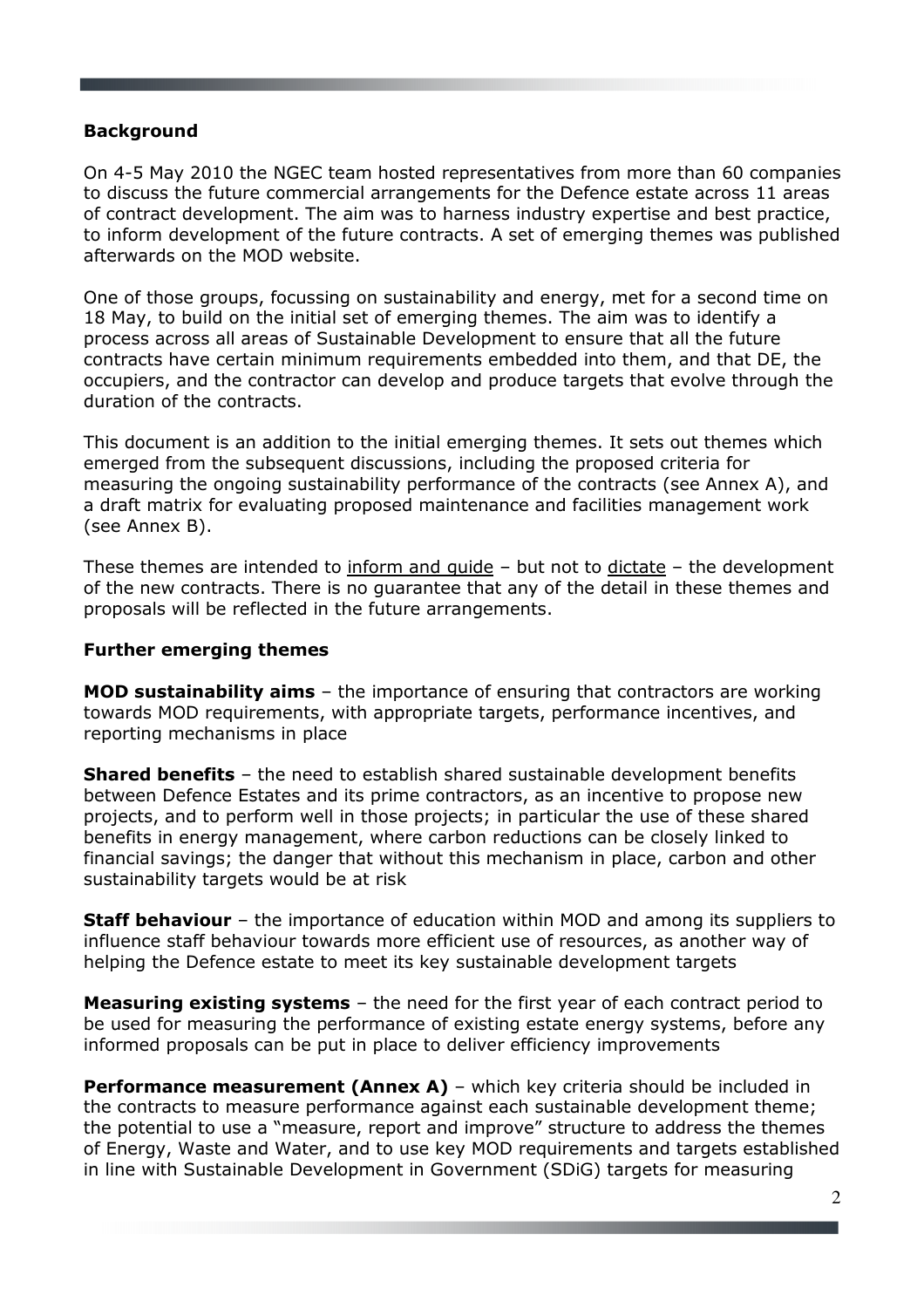performance in Sustainable Procurement, Biodiversity, Heritage, Climate Change Adaptation and Sustainable Communities

**Prioritisation matrix (Annex B)** - the need to embed sustainable development considerations into the key criteria for assessing individual business cases for estate work, and the use of "prioritisation matrix" to ensure that any work delivers value for money whilst also achieving financial and sustainability objectives (see matrix below)

### (The full set of emerging themes from the 4/5 May Industry Focus Groups is available at:

http://www.mod.uk/DefenceInternet/MicroSite/DE/OurPublications/Comme rcial/NextGenerationEstateContractsFocusGroupsEmergingThemes.htm)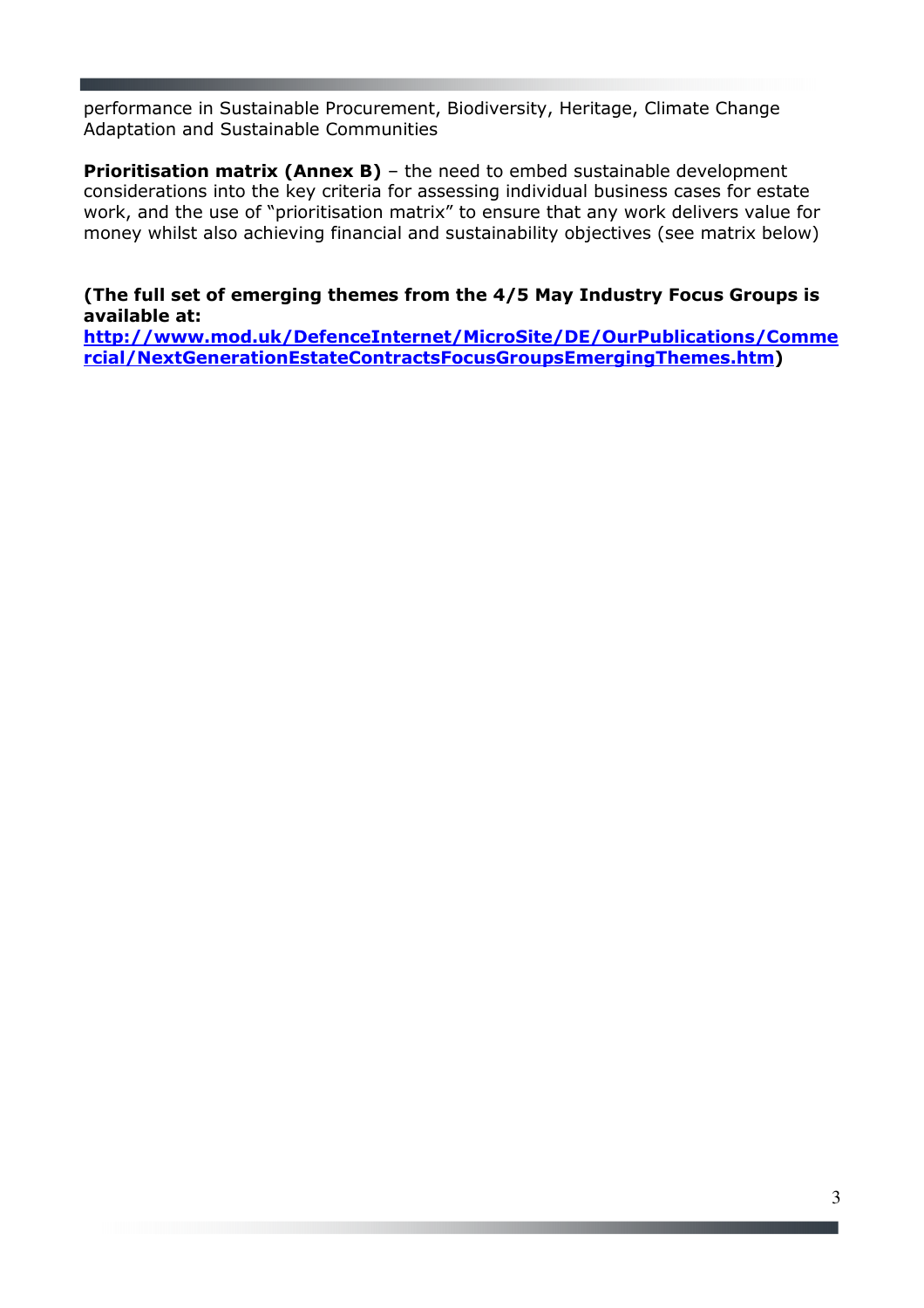## PROPOSAL: performance measurement for Sustainable Development

The 18 May Industry Focus Group included discussion on key criteria for measuring contract performance against MOD Sustainable Development aims. Leading on from the discussion, Defence Estates has subsequently drawn up the following two frameworks, further developing criteria against each Sustainable Development theme. While the Group discussed applying a "measure, report and improve" approach to some themes (energy and carbon, waste and water), it is suggested that direct performance against MOD and Government standards would be more appropriate for the other themes (biodiversity, heritage, climate change adaptation, sustainable communities, and sustainable procurement).

It was proposed that these criteria could be applied to both new-build and major refurbishment projects, and to facilities management and maintenance activities.

**Please note:** there is no quarantee that any of the detail in this table will be reflected in the future arrangements.

#### For energy and carbon, waste, and water…

| <b>SD theme</b>      | <b>Measure</b>                                                                                                                                                                                                  | <b>Report</b>                                                                                    | <b>Improve</b>                                                                                                                                                        | <b>Notes</b> |
|----------------------|-----------------------------------------------------------------------------------------------------------------------------------------------------------------------------------------------------------------|--------------------------------------------------------------------------------------------------|-----------------------------------------------------------------------------------------------------------------------------------------------------------------------|--------------|
| Energy and<br>carbon | Carbon from MOD-owned or -<br>controlled sources (boilers,<br>furnaces, vehicles, etc)<br>Carbon from the consumption<br>of energy purchased from<br>outside the MOD<br>Carbon from employee<br>business travel | Report against<br>benchmarks<br>Use the MOD energy<br>management<br>information system<br>(EMIS) | The target to be in<br>line with the<br>forthcoming Carbon<br>Trust<br>recommendations<br>(expected to be a<br>continuous<br>improvement target<br>of 3-4% per annum) |              |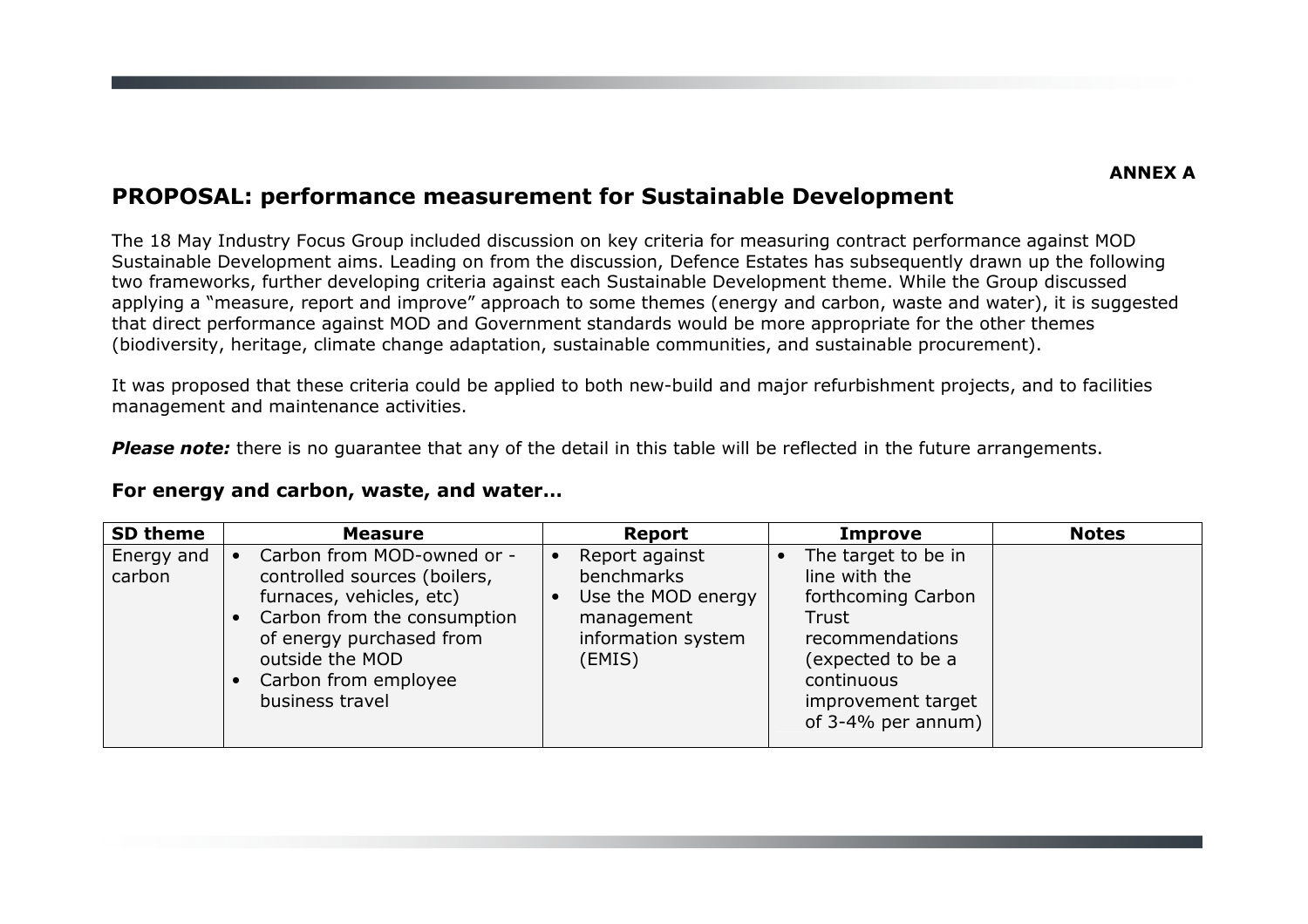|       | $\bullet$ | <b>Energy Performance</b><br>Certificates (EPCs)                                                           | $\bullet$<br>$\bullet$ | Completed by<br>contractor in line<br>with DE policy<br>instructions (PIs)<br>and reported<br>Produce<br>improvement plan |                        | Energy Performance<br>Certificates must<br>show a rating of 68<br>or less (mid to low<br>'C' rating) as a<br>minimum<br>requirement | $\bullet$              | Energy<br>Performance<br>Certificates to be<br>compliant with DE<br>policy instructions                                                                 |
|-------|-----------|------------------------------------------------------------------------------------------------------------|------------------------|---------------------------------------------------------------------------------------------------------------------------|------------------------|-------------------------------------------------------------------------------------------------------------------------------------|------------------------|---------------------------------------------------------------------------------------------------------------------------------------------------------|
|       |           | Embodied carbon (carbon<br>related to the delivery and<br>maintenance, through to<br>disposal of an asset) | $\bullet$              | For further<br>discussion                                                                                                 | $\bullet$              | For further<br>discussion                                                                                                           | $\bullet$              | Performance<br>reporting could<br>operate to Royal<br>Institution of<br>Chartered<br>Surveying (RICS)<br>standards                                      |
| Waste | $\bullet$ | Avoidance of waste going to<br>landfill                                                                    | $\bullet$              | Reporting methods<br>as per the Waste<br><b>Resources Action</b><br>Programme (WRAP)<br>net waste tool                    | $\bullet$              | The target to be 11<br>tonnes of<br>construction waste<br>per £100,000 of<br>work.                                                  | $\bullet$<br>$\bullet$ | WRAP to be<br>consulted on how<br>this is to be<br>reported<br>Gainshare<br>mechanism to be<br>considered to<br>incentivise<br>improving<br>performance |
|       |           |                                                                                                            | $\bullet$              | Recovery of non-<br>hazardous waste<br>material                                                                           | $\bullet$<br>$\bullet$ | 80% recovery of<br>construction waste<br>80% recovery of<br>material from<br>refurbishment strip-                                   | $\bullet$              | Standards and<br>targets are set by<br>the Sustainable<br>Development in<br>Government                                                                  |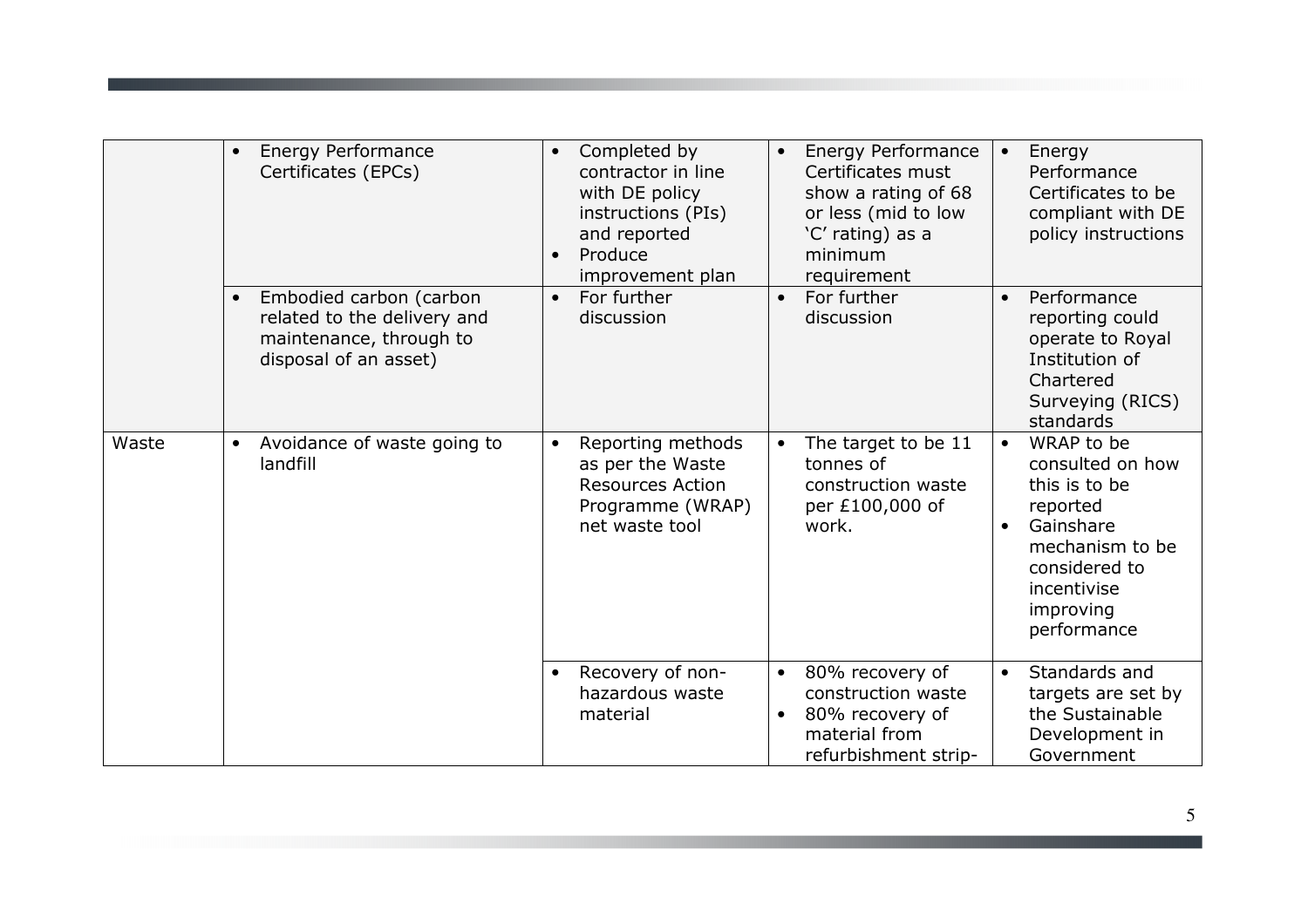|       |                         |                                                                                                                                                                                                                                                                                | out<br>90% recovery of<br>$\bullet$<br>material from<br>demolition and<br>excavation                        | (SDiG) framework                                                                                                              |
|-------|-------------------------|--------------------------------------------------------------------------------------------------------------------------------------------------------------------------------------------------------------------------------------------------------------------------------|-------------------------------------------------------------------------------------------------------------|-------------------------------------------------------------------------------------------------------------------------------|
|       | Overall waste reduction | Contractor to<br>$\bullet$<br>produce Contract<br>Waste Management<br>Plans (covering<br>construction, rather<br>than estate, waste,<br>and spanning the<br>whole contract area<br>to reflect the<br>management of<br>waste between<br>sites)<br>Use of recovered<br>$\bullet$ | Waste reduction<br>$\bullet$<br>targets could be set<br>at the design stage<br>15% of material<br>$\bullet$ |                                                                                                                               |
|       |                         | materials and<br>recycled content<br>(applicable to<br>projects over<br>£300,000 in value)                                                                                                                                                                                     | used in new-build<br>projects<br>10% of material<br>$\bullet$<br>used in<br>refurbishment                   |                                                                                                                               |
| Water | Consumption             | For further<br>$\bullet$<br>discussion                                                                                                                                                                                                                                         | For further<br>$\bullet$<br>discussion                                                                      | Targets for water<br>$\bullet$<br>consumption must<br>be compliant with<br>the existing MOD<br>Project Aquatrine<br>contracts |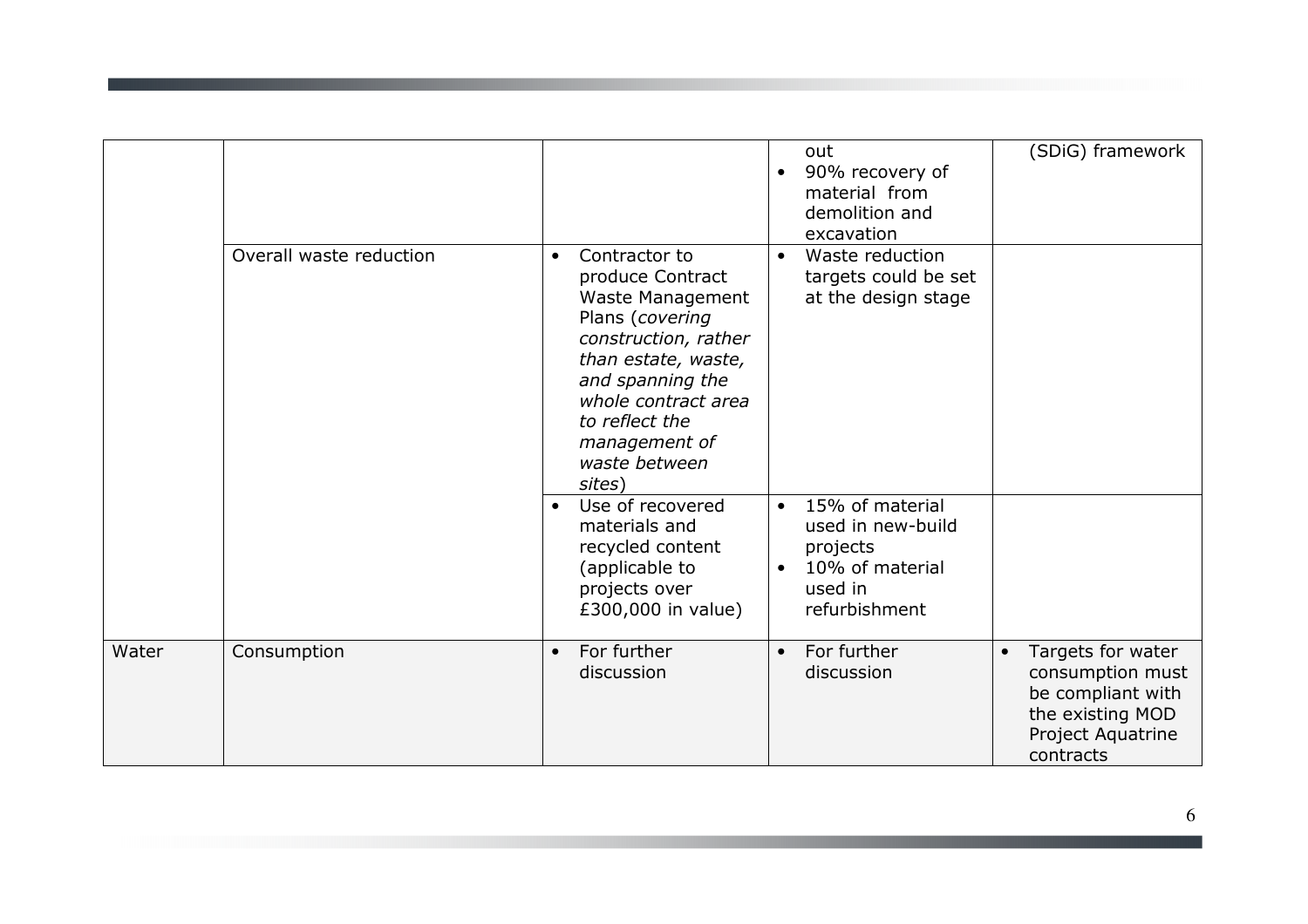| Minimum estate standards (e.g. | For further | For further |  |
|--------------------------------|-------------|-------------|--|
| fitting push taps, waterless   | discussion  | discussion  |  |
| urinals, etc)                  |             |             |  |

### For biodiversity, heritage, climate change adaptation, sustainable communities, and sustainable procurement…

| <b>SD Theme</b> | <b>Area</b>                                                            | <b>Key requirement</b>                                                                                       | <b>Target</b>             | <b>Metric</b>                                                                          |
|-----------------|------------------------------------------------------------------------|--------------------------------------------------------------------------------------------------------------|---------------------------|----------------------------------------------------------------------------------------|
| Biodiversity    | Sites of Special Scientific<br>Interest (SSSIs)                        | Maintain, monitor and improve the<br>condition all SSSIs                                                     | For further<br>discussion | Percentage of<br>SSSIs achieving<br>target condition                                   |
|                 | Biodiversity Action Plan (BAP)                                         | DE customers to produce an annual<br>Biodiversity Action Plan, assisted by<br>prime contractors              | For further<br>discussion | Percentage of<br><b>BAP</b> actions<br>achieved                                        |
| Heritage        | Buildings at Risk (BAR)                                                | Reduce the number of Buildings at<br>Risk (for prime contracts covering<br>BAR <sub>S</sub> )                | For further<br>discussion | Number of<br>buildings<br>removed from<br>the BAR list                                 |
|                 |                                                                        | Designations including BARs which are<br>added during the contract period<br>should be added to the BAR list |                           |                                                                                        |
|                 | Heritage assets (e.g. listed<br>buildings, schedule<br>monuments, etc) | If heritage assets are in disposal,<br>ensure they are wind- and weather-<br>proof as a minimum              | For further<br>discussion | Percentage of<br>heritage assets<br>in disposal that<br>are wind- and<br>weather-proof |
|                 |                                                                        | Maintain and improve condition of<br>heritage assets                                                         |                           | Percentage of<br>buildings and<br>assets improved<br>(via quadrennial                  |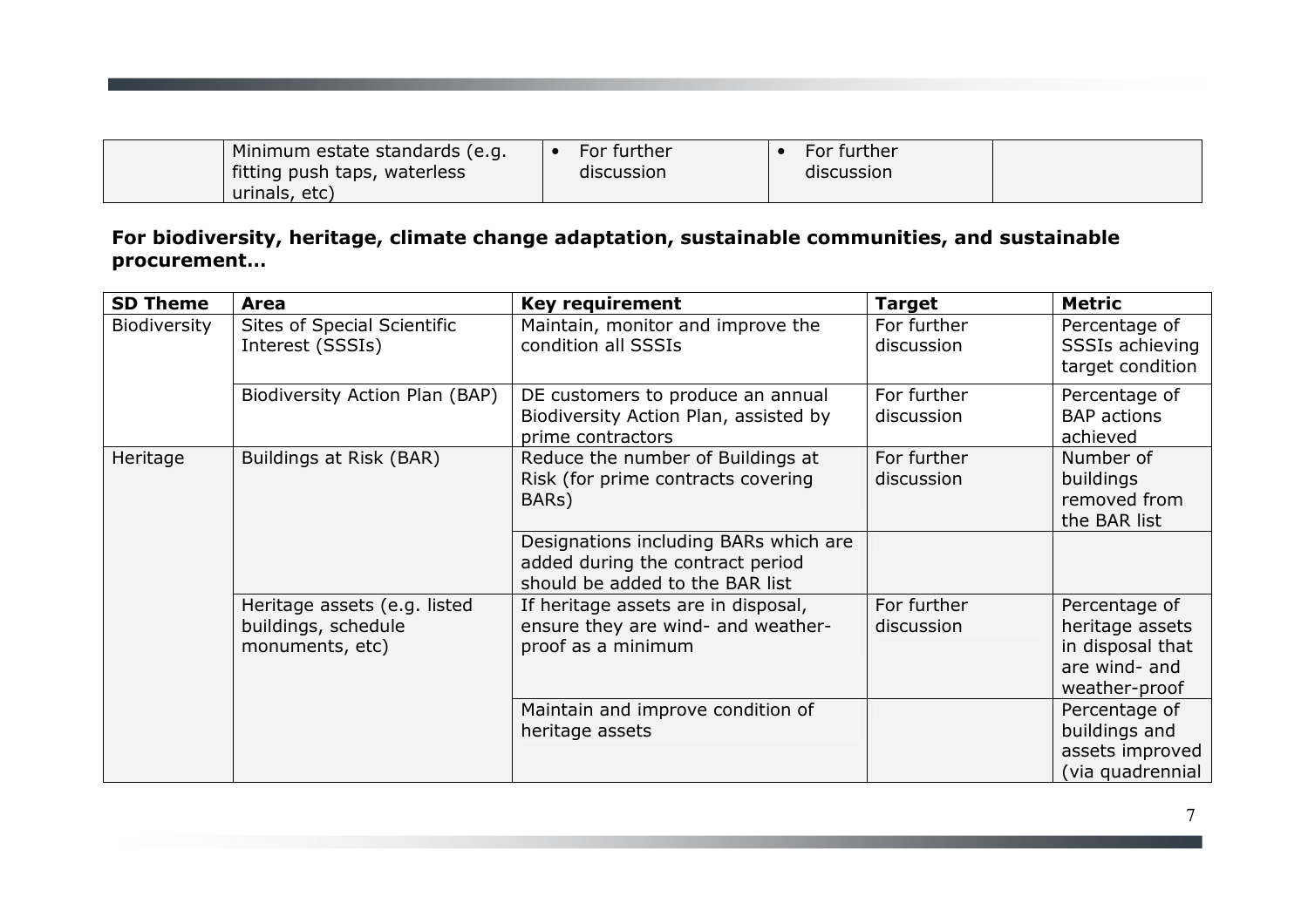|                                 |                                                               |                                                                                                                                                                                                                                                                                      |                                                                                                          | inspections)                                                                                |
|---------------------------------|---------------------------------------------------------------|--------------------------------------------------------------------------------------------------------------------------------------------------------------------------------------------------------------------------------------------------------------------------------------|----------------------------------------------------------------------------------------------------------|---------------------------------------------------------------------------------------------|
| Climate<br>change<br>adaptation | <b>CIRAM</b> (Climate Impacts Risk<br>Assessment Methodology) | Where a CIRAM assessment has been<br>conducted for a site the contractor will<br>ensure it is embedded within their<br>Schedule of Works (CIRAM to be<br>conducted by DE customers, with<br>support from DE)                                                                         | 100% of sites with<br>CIRAM finding<br>embedded in<br>Schedule of Works                                  | Percentage of<br>sites with<br><b>CIRAM</b> findings<br>embedded in<br>Schedule of<br>Works |
|                                 | Climate resilience                                            | All construction and maintenance<br>projects to be future-climate-proofed<br>using the most relevant or accurate<br>data (e.g. UK Climate Projections<br>2009); likely to require standards<br>above current Building Regulations<br>and linked to the Whole Life Costing<br>process | For further<br>discussion                                                                                | For further<br>discussion                                                                   |
| Sustainable<br>communities      | Community volunteering                                        | Ensure wider community benefits from<br>MOD activity                                                                                                                                                                                                                                 | One hour in every<br>100 hours worked<br>by prime<br>contractor staff to<br>be spent in the<br>community | Hours given to<br>community<br>projects                                                     |
|                                 | <b>Considerate Constructors</b>                               | Contractor to sign up to the<br>'Considerate Constructors' scheme (an<br>industry standard, auditing across five<br>themes to reach a score out of 40)                                                                                                                               | Benchmark score<br>for further<br>discussion                                                             | Considerate<br>Constructor<br>scoring                                                       |
|                                 | Investment in Community (to<br>be further considered in the   | Local employment                                                                                                                                                                                                                                                                     | For further<br>discussion                                                                                | For further<br>discussion                                                                   |
|                                 | light of existing EU<br>Procurement Rules and the             | Spend on local economy                                                                                                                                                                                                                                                               | For further<br>discussion                                                                                | For further<br>discussion                                                                   |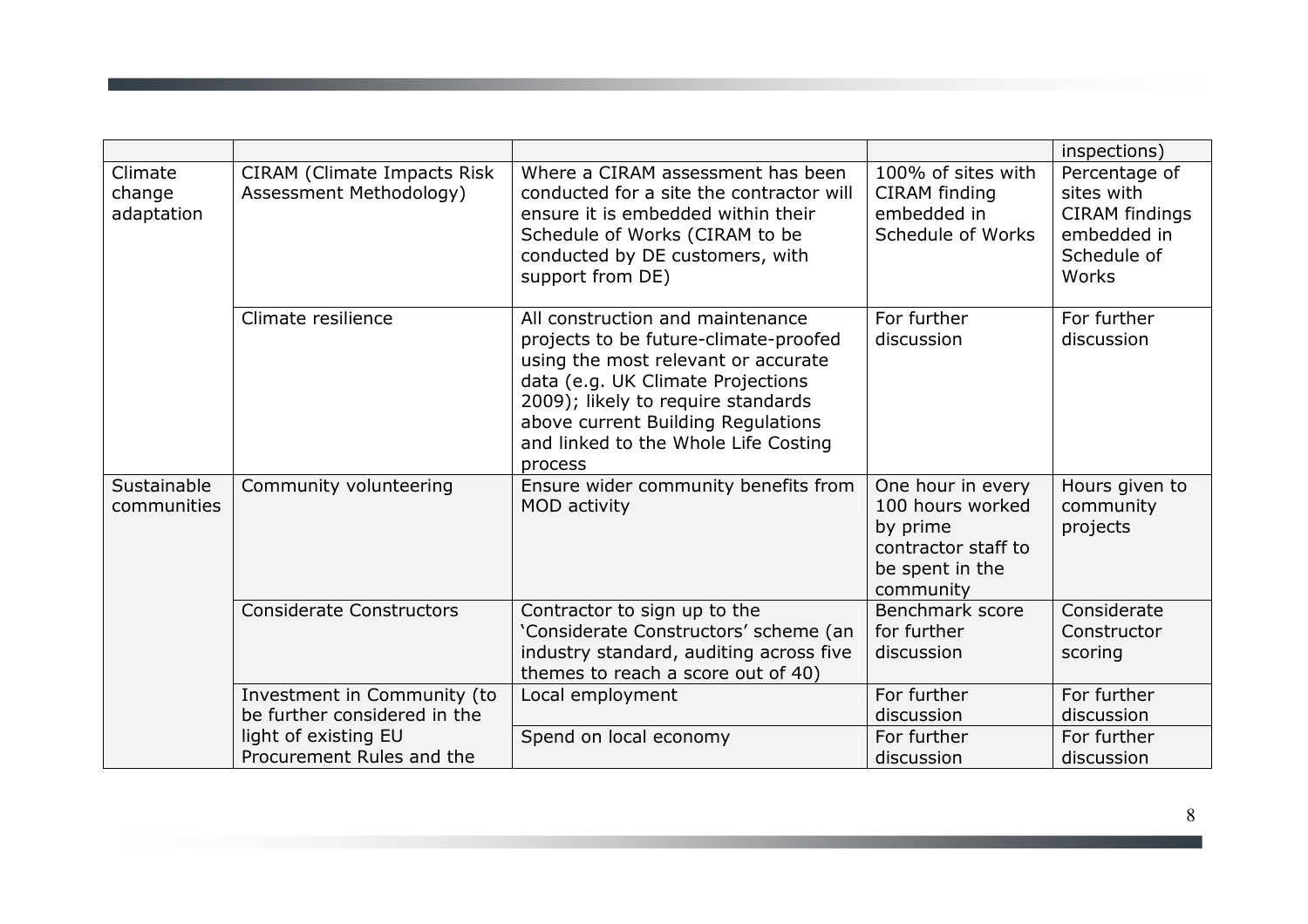|                            | need for fair and open<br>competition)                 |                                                                                                                                                                               |                                                                              |                                                                                                |
|----------------------------|--------------------------------------------------------|-------------------------------------------------------------------------------------------------------------------------------------------------------------------------------|------------------------------------------------------------------------------|------------------------------------------------------------------------------------------------|
| Sustainable<br>Procurement | <b>Flexible Framework</b>                              | Prime contractors to use the Flexible<br>Framework assurance checklist tool<br>(as per Sustainable Development in<br>Government)                                              | In line with<br>Sustainable<br>Development in<br>Government<br>requirements. | Level of Flexible<br>Framework<br>achieved                                                     |
|                            | <b>Government Buying</b><br><b>Standards</b>           | All procurement activity to comply<br>with the minimum product<br>specification outlined in the<br>Government Buying Standards<br>(formerly 'Buy Sustainable - Quick<br>Wins' | 100% of products<br>compliant                                                | Percentage of<br>products<br>compliant with<br>Government<br><b>Buying</b><br><b>Standards</b> |
|                            | Responsible sourcing of<br>materials                   | All products and materials to be<br>procured in line with mandatory<br>Government procurement rules.                                                                          | For further<br>discussion                                                    | Subjected to an<br>assurance<br>exercise                                                       |
|                            |                                                        | All procurement must satisfy MOD<br>Defence Conditions (e.g. DEFCON 691<br>- Sustainable Timber)                                                                              | For further<br>discussion                                                    | Subjected to an<br>assurance<br>exercise                                                       |
|                            | Whole Life Costs (WLC) and<br>Life Cycle Costing (LCC) | All expenditure must follow Treasury<br>quidelines and be based on Whole Life<br>Costs                                                                                        | For further<br>discussion                                                    | For further<br>discussion                                                                      |
|                            |                                                        | All investment appraisals to include<br>sustainable development and follow<br>the relevant 'Defence Instruction and<br>Notice' (DIN 2008DIN08-019)                            | 100% compliant                                                               | Percentage of<br>investment<br>appraisals<br>compliant with<br><b>DIN</b><br>2008DIN08-019     |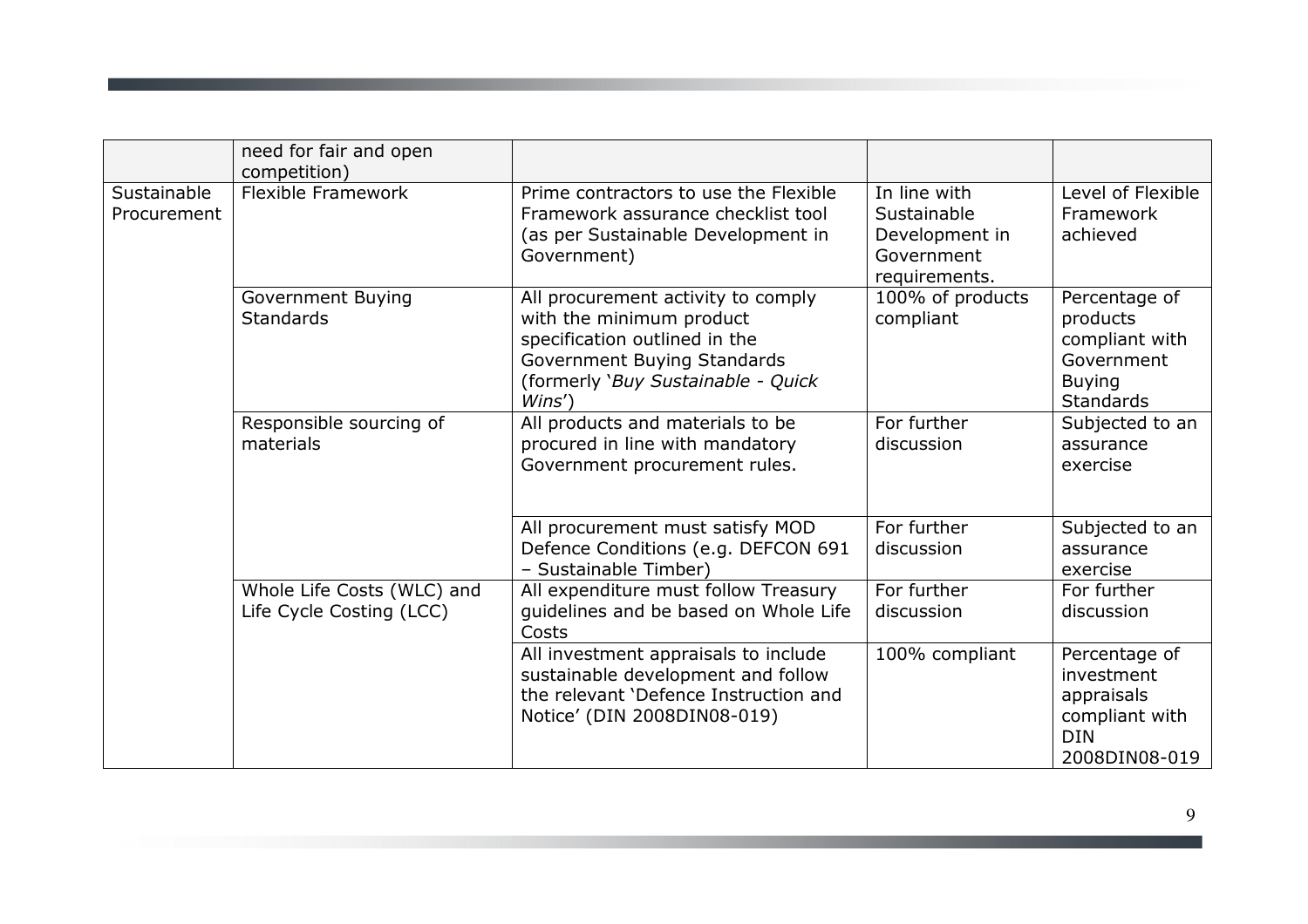| General (for<br>further<br>discussion) | Defence Related<br><b>Environmental Assessment</b><br>Methodology (DREAM) or<br>equivalent | All new build and major refurbishment<br>projects to achieve a DREAM<br>'excellent' rating                                                             | 100% achieved               | Percentage of<br>projects<br>achieving<br><b>DREAM</b><br>'excellent'<br>rating    |
|----------------------------------------|--------------------------------------------------------------------------------------------|--------------------------------------------------------------------------------------------------------------------------------------------------------|-----------------------------|------------------------------------------------------------------------------------|
|                                        | Sustainability appraisals                                                                  | All programmes, plans and projects to<br>undergo a sustainability appraisal, in<br>line with mandatory MOD policy                                      | 100% appraised              | Percentage of<br>projects which<br>have undergone<br>a sustainability<br>appraisal |
|                                        | Sustainable Development<br>Action Plans (SDAP)                                             | Contractor to produce a Sustainable<br>Development Action Plan outlining key<br>actions in line with MOD, DE, and<br>Supplier Association action plans | 90% of actions<br>completed | Percentage of<br><b>SDAP</b> actions<br>completed                                  |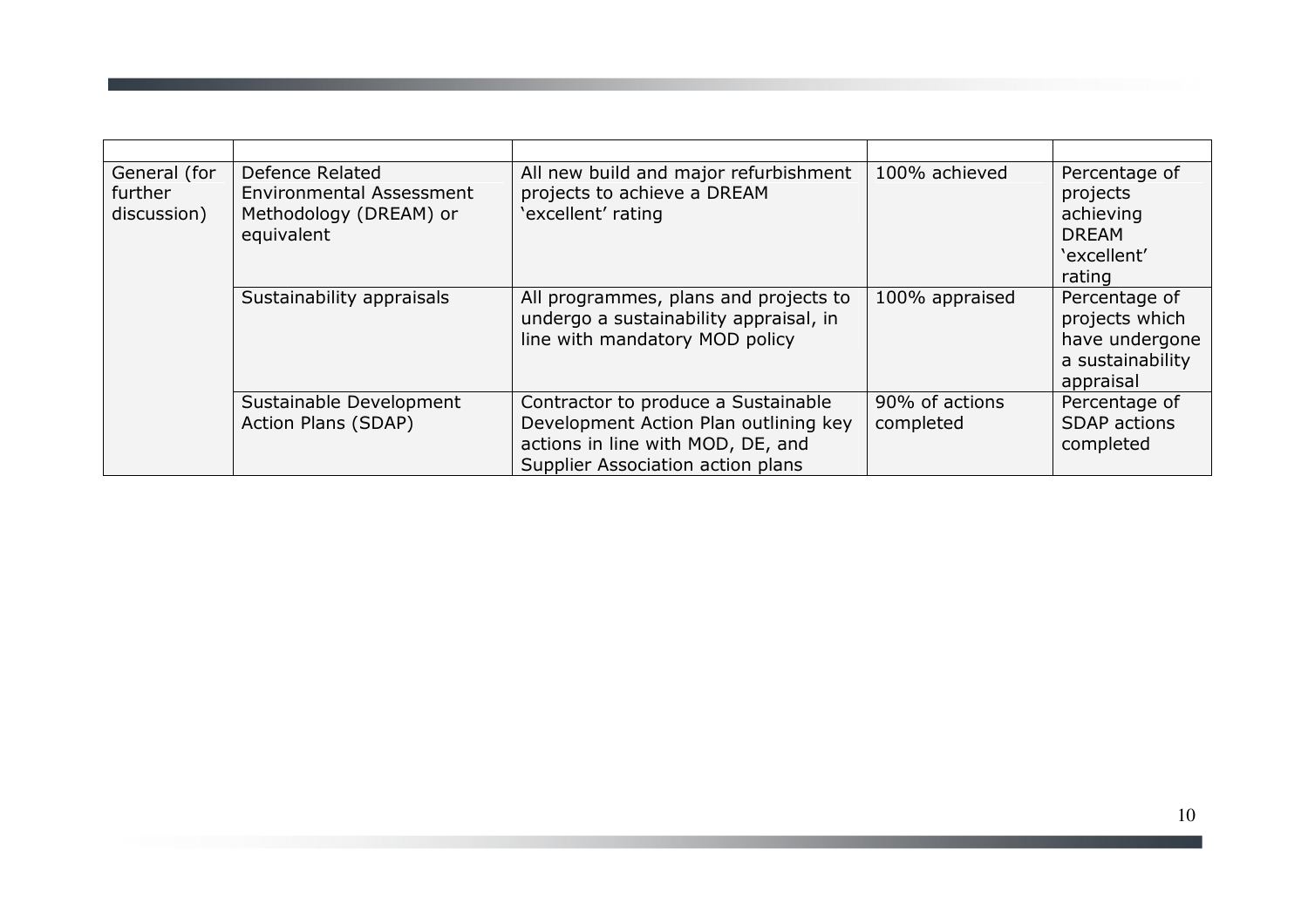### PROPOSAL: prioritisation matrix for estate business cases

Based on the 18 May NGEC Industry Focus Group discussions on assessing business cases for estate work, including sustainability considerations, Defence Estates has subsequently drawn up the following draft prioritisation matrix. The Focus Group discussed using the matrix to prioritise the various works required at a particular Defence site or establishment, with criteria weighted to reflect the current priorities (e.g. carbon, cost, operational effectiveness) for that site.

Broadly speaking, Defence Estates could liaise with the prime contractor and the customer to identify a "schedule of works" for the site, and then produce a business case for each 'work'. As part of each business case, the contractor would complete a form along the lines of the matrix below, providing an evaluation of proposed work against MOD targets and requirements. Business cases could then be prioritised, with the most suitable and beneficial work being approved to proceed.

**Please note:** this proposal is intended to inform and quide  $-$  but not to dictate  $-$  the development of the new contracts. There is no guarantee that any of the detail in this table will be reflected in the future arrangements.

| <b>MOD aims</b> | Is the work<br>affected by &<br>comply with<br>legislation? | Does the work<br>result in a<br>whole-life<br>financial<br>benefit to the<br>bill-payer? | Does the work<br>result in a whole-<br>life <b>financial</b><br>benefit to the<br>land-owner/<br>landlord? | Does the work<br>support a particular<br>sustainability<br>target?<br>(quantify the<br>achievement<br>(savings, increase,<br>reduction, etc) which<br>can be reported by<br>the bill-payer and the<br>land-owner) | Will the work improve<br>operational efficiency/<br>effectiveness?<br>(for example: supports)<br>current<br>efficiency/effectiveness<br>programmes on site, or<br>integrates with other<br>systems/equipment on<br>site) |
|-----------------|-------------------------------------------------------------|------------------------------------------------------------------------------------------|------------------------------------------------------------------------------------------------------------|-------------------------------------------------------------------------------------------------------------------------------------------------------------------------------------------------------------------|--------------------------------------------------------------------------------------------------------------------------------------------------------------------------------------------------------------------------|
| <b>Energy</b>   |                                                             |                                                                                          |                                                                                                            |                                                                                                                                                                                                                   |                                                                                                                                                                                                                          |
| <b>Waste</b>    |                                                             |                                                                                          |                                                                                                            |                                                                                                                                                                                                                   |                                                                                                                                                                                                                          |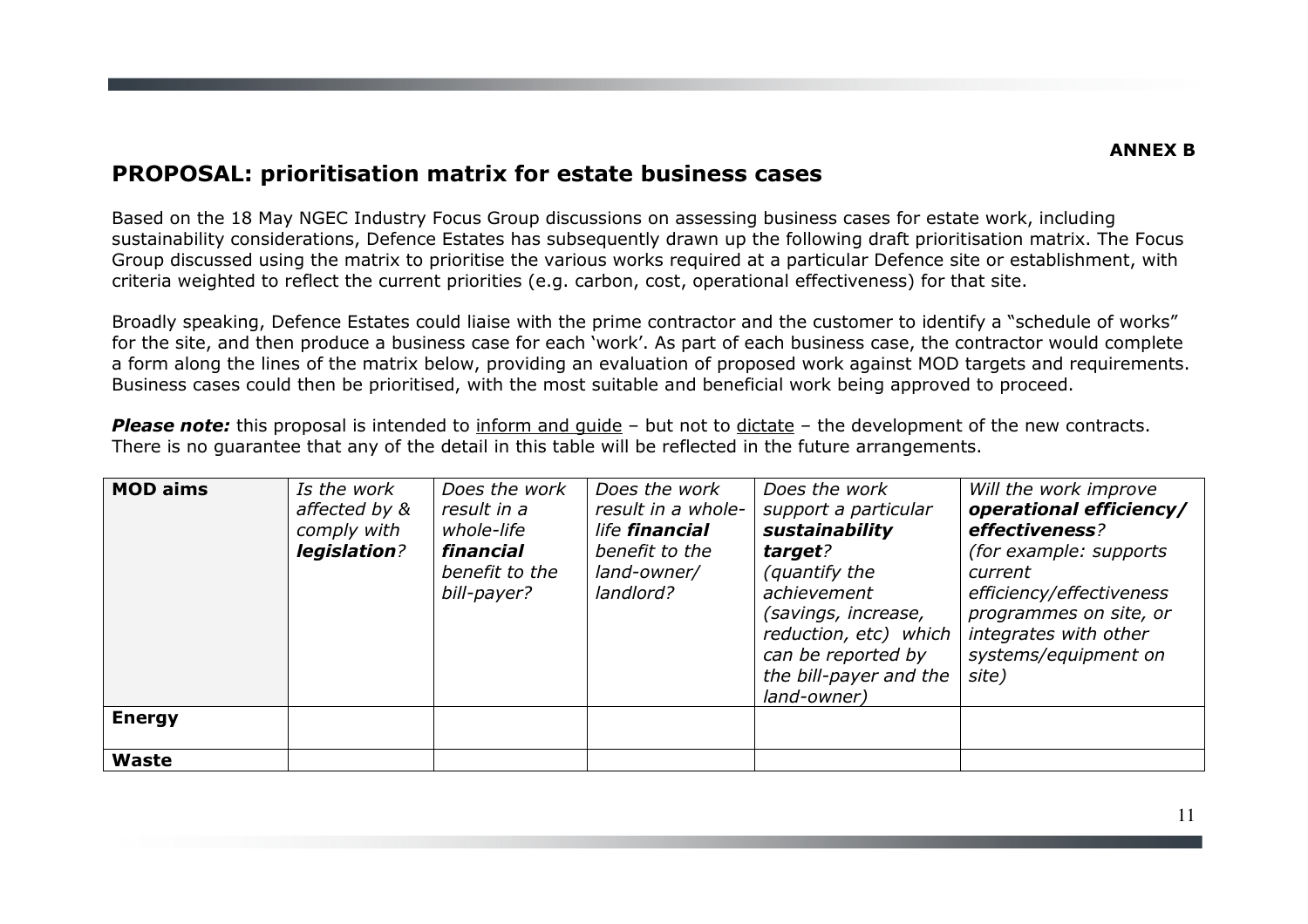| Water                                                                         |                                                                          |                                                                                               |                                                                                     |                                                           |
|-------------------------------------------------------------------------------|--------------------------------------------------------------------------|-----------------------------------------------------------------------------------------------|-------------------------------------------------------------------------------------|-----------------------------------------------------------|
| <b>Sustainable</b><br>procurement<br>(including<br>materials and<br>products) |                                                                          |                                                                                               |                                                                                     |                                                           |
| <b>Biodiversity</b>                                                           |                                                                          |                                                                                               |                                                                                     |                                                           |
| <b>Heritage</b>                                                               |                                                                          |                                                                                               |                                                                                     |                                                           |
| <b>Climate Change</b><br><b>Adaptation</b>                                    |                                                                          |                                                                                               |                                                                                     |                                                           |
| <b>Sustainable</b><br><b>Communities</b>                                      |                                                                          |                                                                                               |                                                                                     |                                                           |
| Contractors'<br>aims                                                          | Does the work<br>generate a<br>financial<br>benefit for the<br>end-user? | Does the work<br>generate a<br><b>financial</b> benefit<br>for the<br>landowner/<br>landlord? | Will the work<br>contribute towards<br><b>Defence Estates</b><br>corporate targets? | Will the work support<br><b>MOD</b> corporate<br>targets? |
| <b>Energy</b>                                                                 |                                                                          |                                                                                               |                                                                                     |                                                           |
| <b>Waste</b>                                                                  |                                                                          |                                                                                               |                                                                                     |                                                           |
| Water                                                                         |                                                                          |                                                                                               |                                                                                     |                                                           |